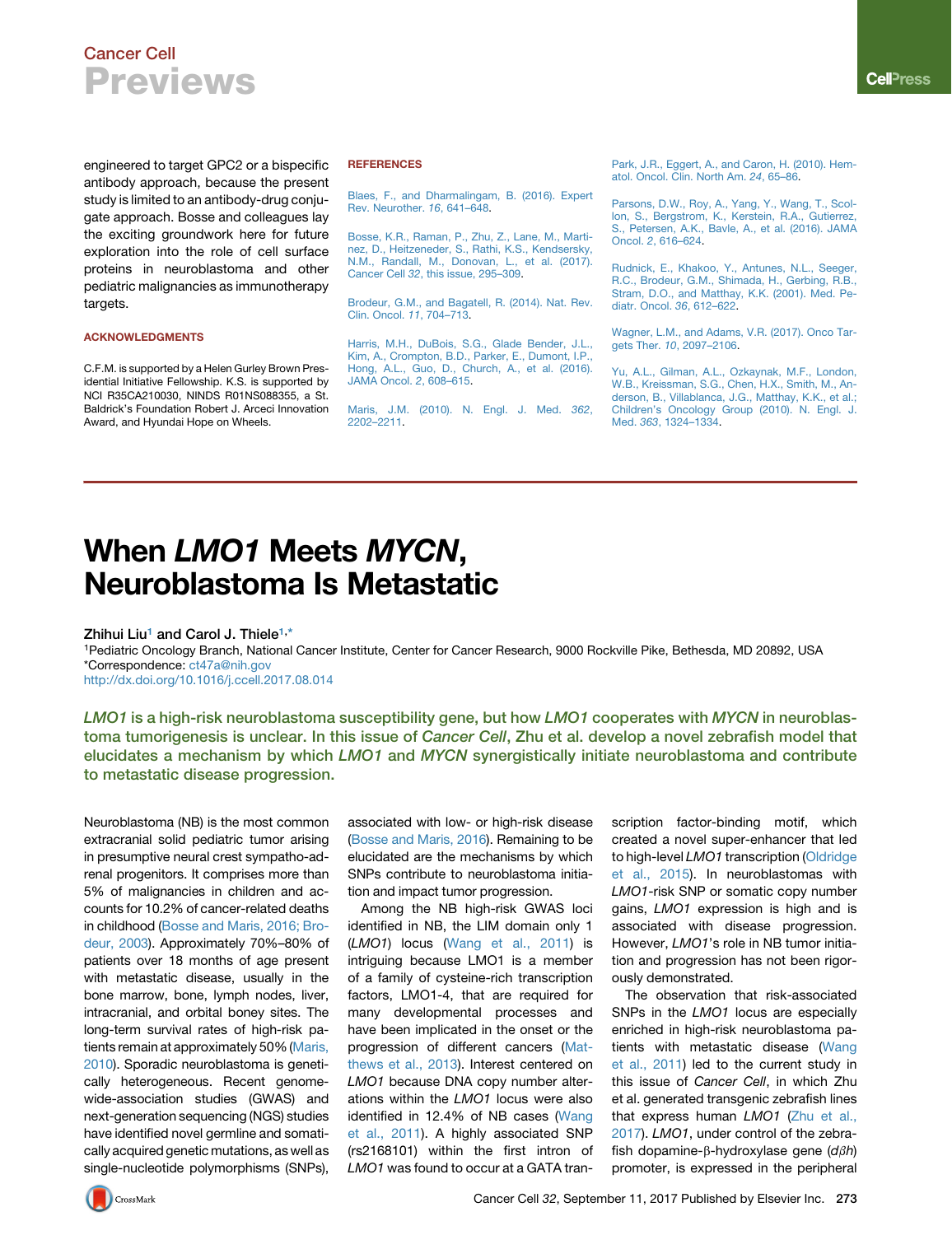### Cancer Cell Previews

<span id="page-1-0"></span>

Figure 1. MYCN and LMO1 Synergistically Impact Neuroblastoma Initiation and Metastasis

(A) In zebrafish, the *MYCN* overexpression causes expansion and apoptosis of the sympathoadrenal neuroblasts at 5–5.5 weeks postfertilization (wpf), and a small group of zebrafish with *MYCN* overexpression developed neuroblastoma (left); the overexpression of *LMO1* synergizes with *MYCN* to induce neuroblastoma in a large group of zebrafish by increasing the proliferation of sympathoadrenal neuroblast cells, which overcomes the *MYCN*-induced developmentally timed apoptotic response (right). (B) ECM-associated genes and integrins are downstream targets of *LMO1* that mediate *LMO1* function in neuroblastoma metastasis.

sympathetic nervous system. By co-injecting *d*b*h:LMO1* and the *d*b*h:mCherry* constructs into zebrafish embryos at the one-cell stage, the authors are able to visualize tumor development *in vivo*. No tumors were observed in any fish lines with transgenic expression of *LMO1* alone. Because there is a strong association between the expression of *LMO1* and *MYCN* in the subset of high-risk neuroblastoma lacking *MYCN* amplification ([Zhu et al., 2017\)](#page-2-0), the authors asked whether the co-expression of *LMO1* and *MYCN* could affect the onset and penetrance of neuroblastoma. By utilizing their *dβh* promoter-driven EGFP-MYCN transgenic fish, which develop neuroblastoma

tumors [\(Zhu et al., 2012\)](#page-2-0), they found that when *LMO1* and *MYCN* transgenic fish interbreed, tumors develop in 80% of the *MYCN;LMO1* progeny by 24 weeks of age, whereas only 20%–30% of the *d*b*h-MYCN* progeny have tumors. This indicates that high levels of *LMO1* expression enhance initiation of neuroblastoma *in vivo*.

So how does *LMO1* accelerate neuroblastoma onset and increase penetrance in *MYCN* transgenic fish? Using immunohistochemistry, Zhu et al. analyzed the interrenal gland region (the presumptive source of sympathoadrenal progenitors) of 5-week-old transgenic fish. The number of mCherry*<sup>+</sup>* sympathoadrenal cells was

similar between *LMO1* transgenic and control fish, indicating that expression of *LMO1* alone does not affect the number of sympathoadrenal progenitors at this stage. In contrast, *MYCN;LMO1* transgenic fish had  $\sim$ 3-fold more GFP<sup>+</sup> sympathoadrenal cells compared to *MYCN-*only fish. To determine whether the increase in sympathoadrenal cell number is due to a faster rate of neuroblast growth, the authors performed EdU pulse-labeling experiments in the control  $d\beta h$ : *EGFP*, *MYCN*, *LMO1*, and *MYCN;LMO1* transgenic fish. They found that the fraction of EdU-incorporating GFP<sup>+</sup> sympathoadrenal cells was significantly increased in the transgenic fish co-expressing *MYCN* and